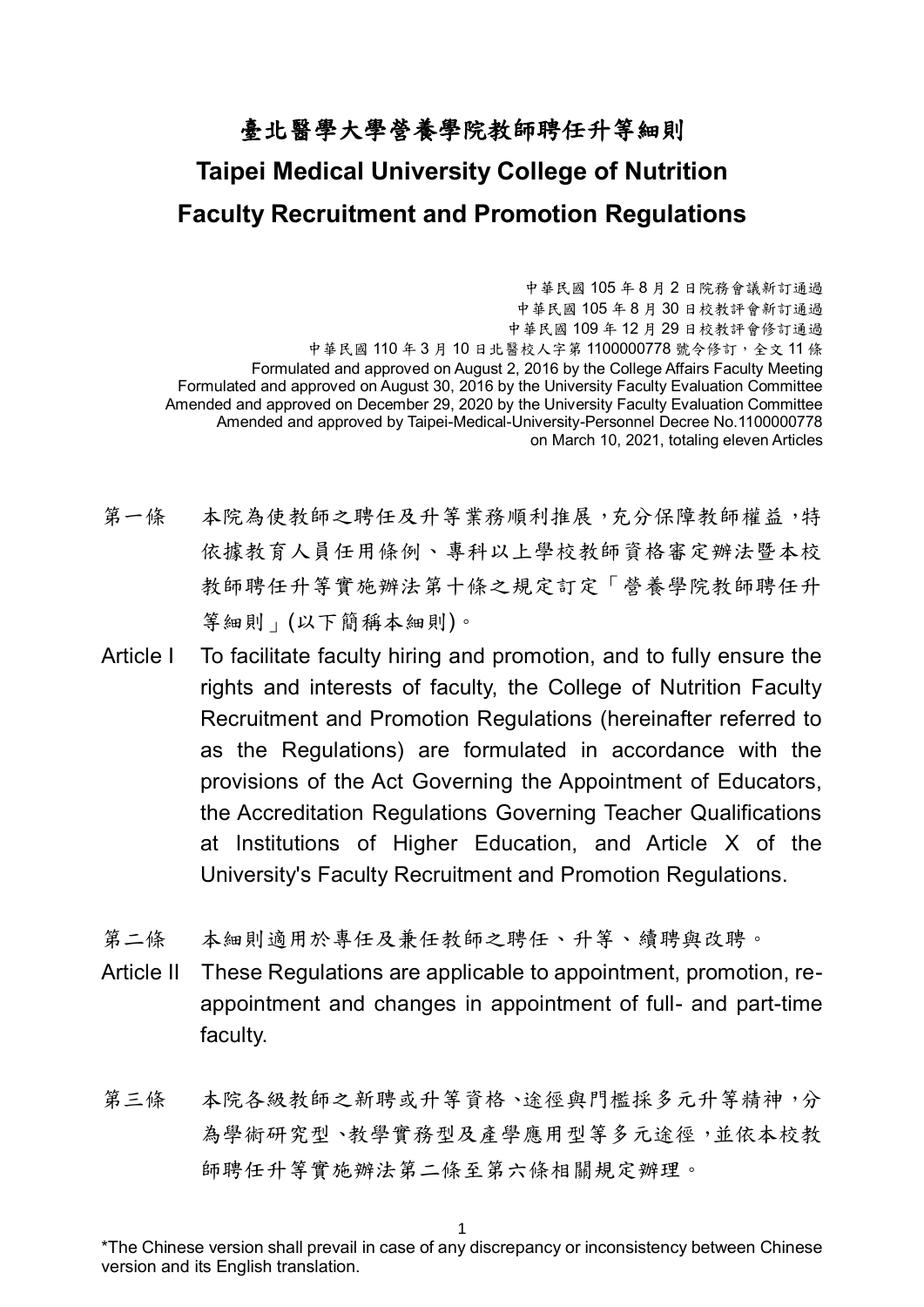- Article III Multiple approaches exist for requirements, methods and thresholds for new appointment and promotion of all levels of faculty in the College. The approaches are divided into three types: Academic research, teaching praxis, and industryacademia applications. All such approaches shall be handled in accordance with the relevant provisions of Articles II-VI of the University's Faculty Recruitment and Promotion Regulations.
- 第四條 本院教師辦理新聘或升等作業,依本校公告之期限內備齊文件提 出申請,作業程序依本校教師聘任升等實施辦法第七條至第十九 條之規定辦理。
- Article IV Applications for new appointment or promotion of faculty in the College shall be submitted together with required documents within University-announced time periods. Operating procedures shall be in accordance with the provisions of Articles VII-XIX of the University's Faculty Recruitment and Promotion Regulations.
- 第五條 院級教評會辦理新聘或升等審查規則如下:
- Article V New appointment and promotion reviews by the College Faculty Evaluation Committee shall be in accordance with the following regulations:
	- 一、 實質審查項目得包括公開演講、本細則第七條明列之教學、 研究及服務審查評分及綜合意見。
	- 1. Tangible points of review may include public lectures, overall comments, as well as and teaching, research, and service review scores as detailed in Article VII of these Regulations.
	- 二、 升等審查評分表之審查委員初審分數達升等通過分數後,須 參加本院舉辦之公開演講,但學位升等者除外。
	- 2. Applicants whose promotion review forms are awarded passing scores in the preliminary review by the Review Committee shall participate in public lectures organized by the College. Degree promotion applicants shall be exempt.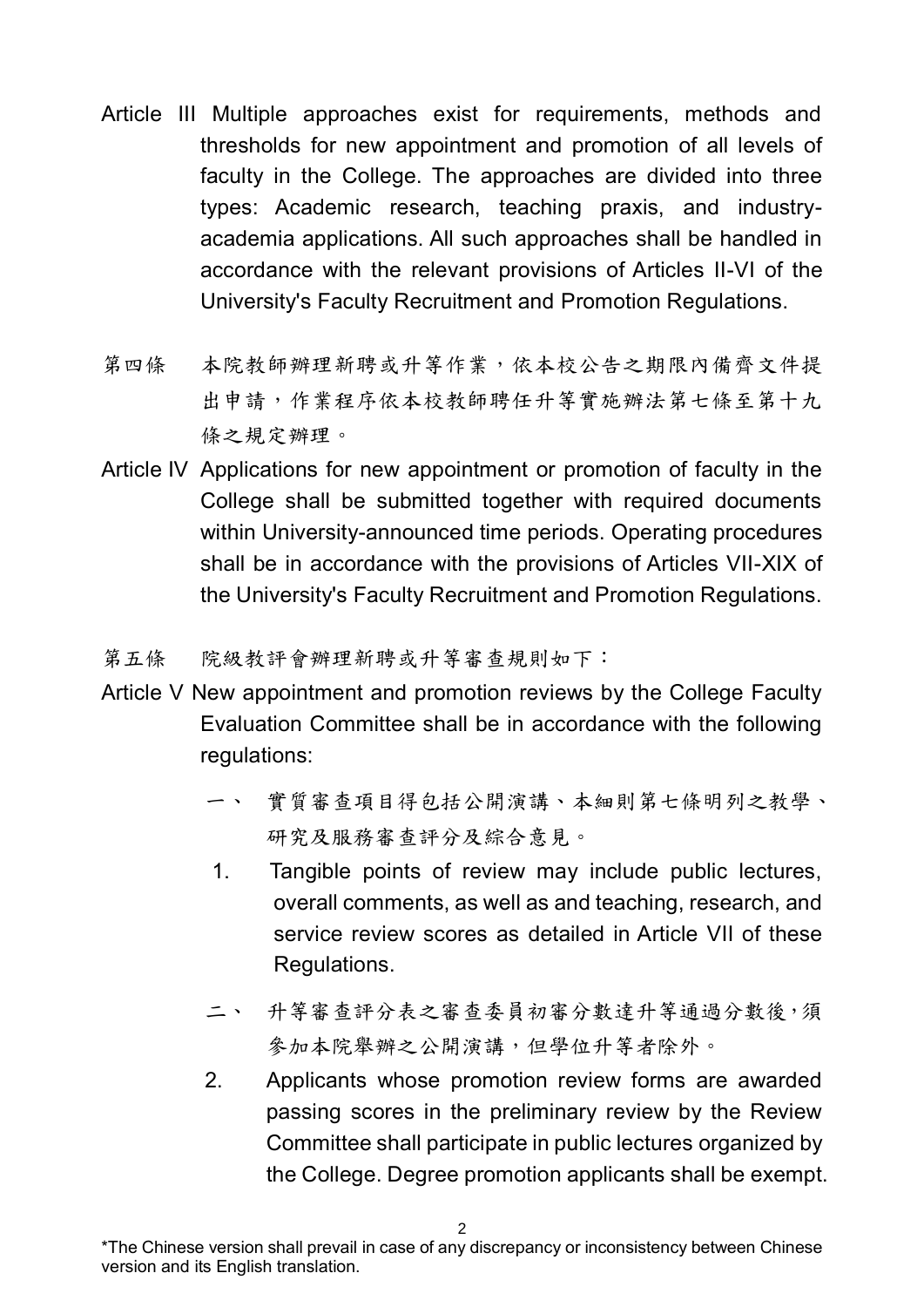- 三、 升等審查評分表達升等通過分數後,經院教評會二分之一 (含)以上委員出席,且出席委員三分之二(含)以上同意通過 後,檢附會議紀錄,送請校教評會審議。
- 3. Review forms that are awarded a passing score shall be reviewed by the College Faculty Evaluation Committee with a quorum of at least one-half of its members present. Upon approval by two-thirds or more of those attending, the review and minutes shall be submitted to the University Faculty Evaluation Committee for review.
- 四、 升等未獲通過者,由院教評會敘明具體理由函知當事人。
- 4. Applicants not approved for promotion shall be notified in writing of the specific reasons by the College Faculty Evaluation Committee.
- 第六條 各級教師向本院提出新聘或升等申請時,應於每學期人力資源處 公告日期內檢送下列書面資料:
- Article VI When submitting application for new appointment or promotion to the College, faculty at all levels shall provide the following paper documents to the Office of Human Resourc within the announced deadlines for the semester:
	- 一、 依本校人力資源處網頁上所列,應備齊各項表單。
	- 1. All required application forms listed on the University's Office of Human Resources website.
	- 二、 申請新聘或升等之教師,應檢具本辦法第七條各類升等途徑 之評分項目相關佐證資料送審。
	- 2. Faculty applying for new appointment or promotion shall submit assessment support documents for review, in accordance with the promotion method in Article VII of these Regulations.
	- 三、 具有博士、碩士者應繳學位證明書影本或證明書。
	- 3. Those with doctoral or master's degrees shall submit a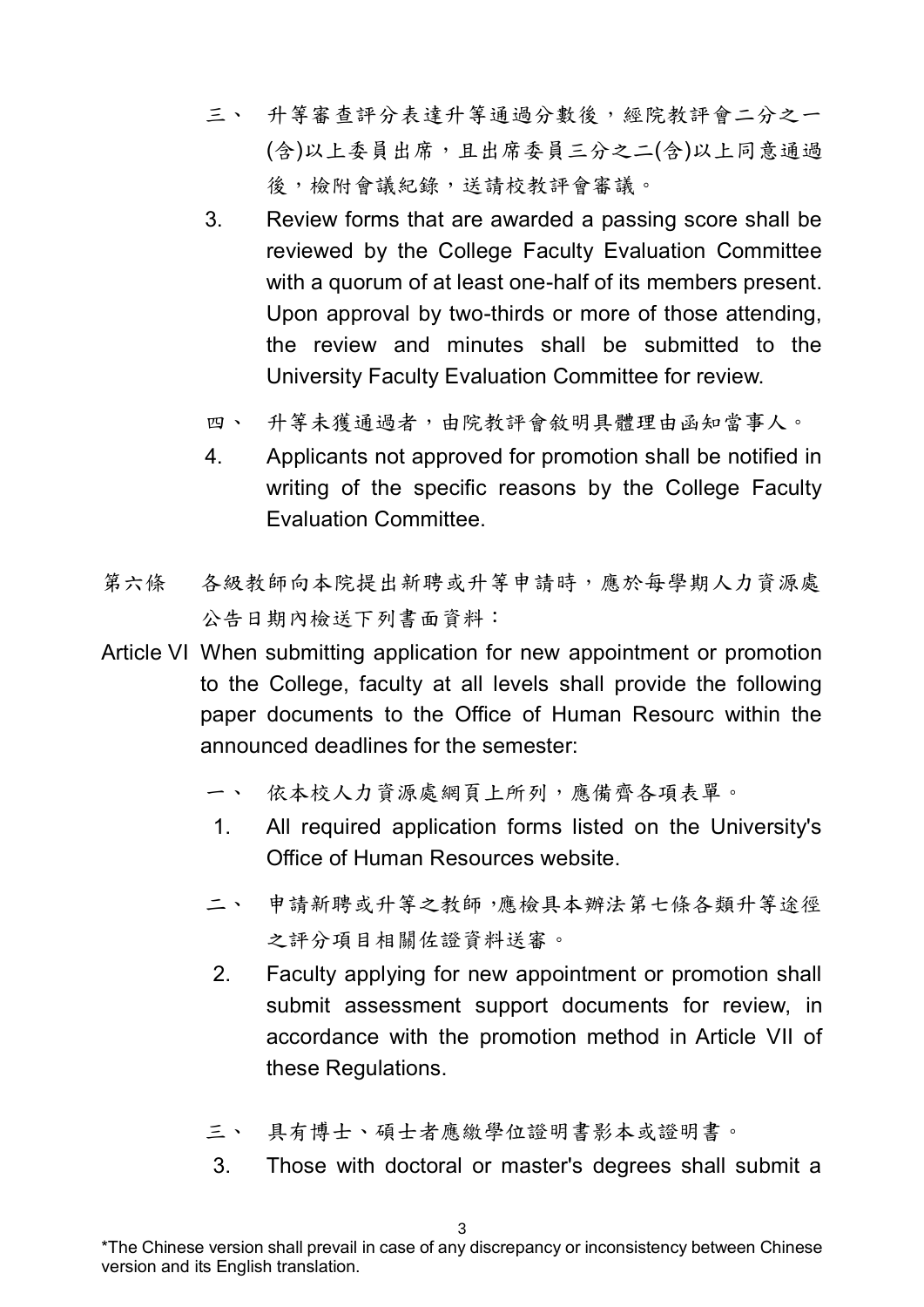photocopy of their diploma or certificate of proof.

- 四、 依校規定繳送學位論文、專門著作、教學實務報告或技術報 告抽印本份數,且不得重複提送申請前一職等之著作。專門 著作為五年內且符合取得前一職等教師資格起至申請日止 出版或已被接受且出具證明。
- 4. Copies of graduation thesis, academic works, teaching praxis reports, or technical report offprints shall be submitted, in accordance with University regulations. Works used to obtain the previous position level shall not be re-submitted. Academic works shall have been published or have proof of acceptance within the last five years, and within the period between obtaining the previous Faculty level and the current application deadline.
- 五、 申請新聘者須檢附兩封推薦函。
- 5. Applicants for new appointments shall provide two letters of recommendation.
- 六、 具有教育部部定教師資格申請改聘者,應檢附論文著作、教 育部部定證書影本、前一學期授課進度表等相關資料,由院 教評會進行審查通過後,將評審結果送校教評會決議後始得 聘任。
- 6. Those with faculty qualifications issued by the Ministry of Education who are applying for a change in appointment shall provide their thesis/theses, a photocopy of their certificate issued by the Ministry of Education, their course schedule for the previous semester, and other relevant materials for review and approval by the College Faculty Evaluation Committee. The review outcome shall be submitted to the University Faculty Evaluation Committee for resolution before hiring may occur.

第七條 各級教師新聘或升等審查,由院長就本院院教評會委員中分別遴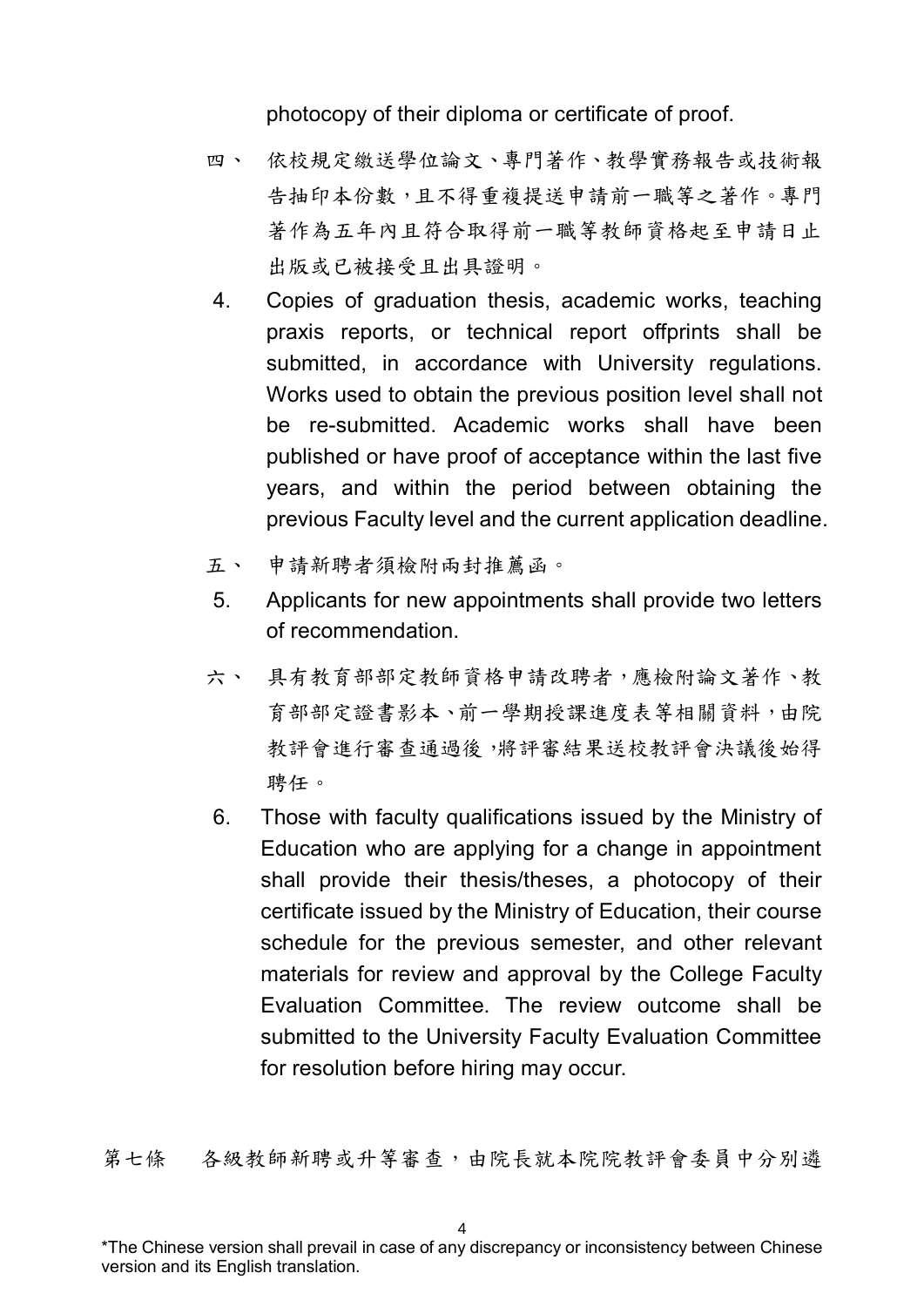聘委員三至五名,依據學術研究型、教學實務型及產學應用型等多 元途徑進行教學、研究/產學及服務審查,填寫審查意見表及審查 評分表提報院教評會審查,並經由院教評會二分之一(含)以上委員 出席,且出席委員三分之二(含)以上同意通過後,檢附會議紀錄, 送請校教評會審議:

Article VII The Dean of the College shall appoint three to five members of the College Faculty Evaluation Committee to review faculty applications for new appointment or promotion. Based on the multiple approach categories (academic research; teaching praxis; and industry-academia applications), reviews of teaching, research/industry-academia, and service shall be conducted. The review comment forms and assesment forms shall be submitted for review and approval by the College Faculty Evaluation Committee Meeting, which shall be attended by a quorum of onehalf or more of its members. Upon approval by two-thirds or more of the members present. The applications for new appointment or promotion and the minutes shall be subsequently submitted to the University Faculty Evaluation Committee for review:

一、學術研究型:

1. Academic research:

- (一)教學及服務審查標準:依據「臺北醫學大學營養學院教師 升等綜合審查意見表」及「臺北醫學大學營養學院學術研 究型教師升等審查評分表」辦理(佔 40%)。
- (1) Teaching and service review standards: Shall be handled in accordance with the Taipei Medical University College of Nutrition Integrated Review for Faculty Promotion and the Taipei Medical University College of Nutrition Academic Research Type Faculty Promotion Assessment (40%).
- (二)研究審查標準:依據「臺北醫學大學營養學院教師升等綜 合審查意見表」及「臺北醫學大學營養學院學術研究型教 師升等審查評分表」辦理,以著作升等者研究審查計分標

<sup>\*</sup>The Chinese version shall prevail in case of any discrepancy or inconsistency between Chinese version and its English translation.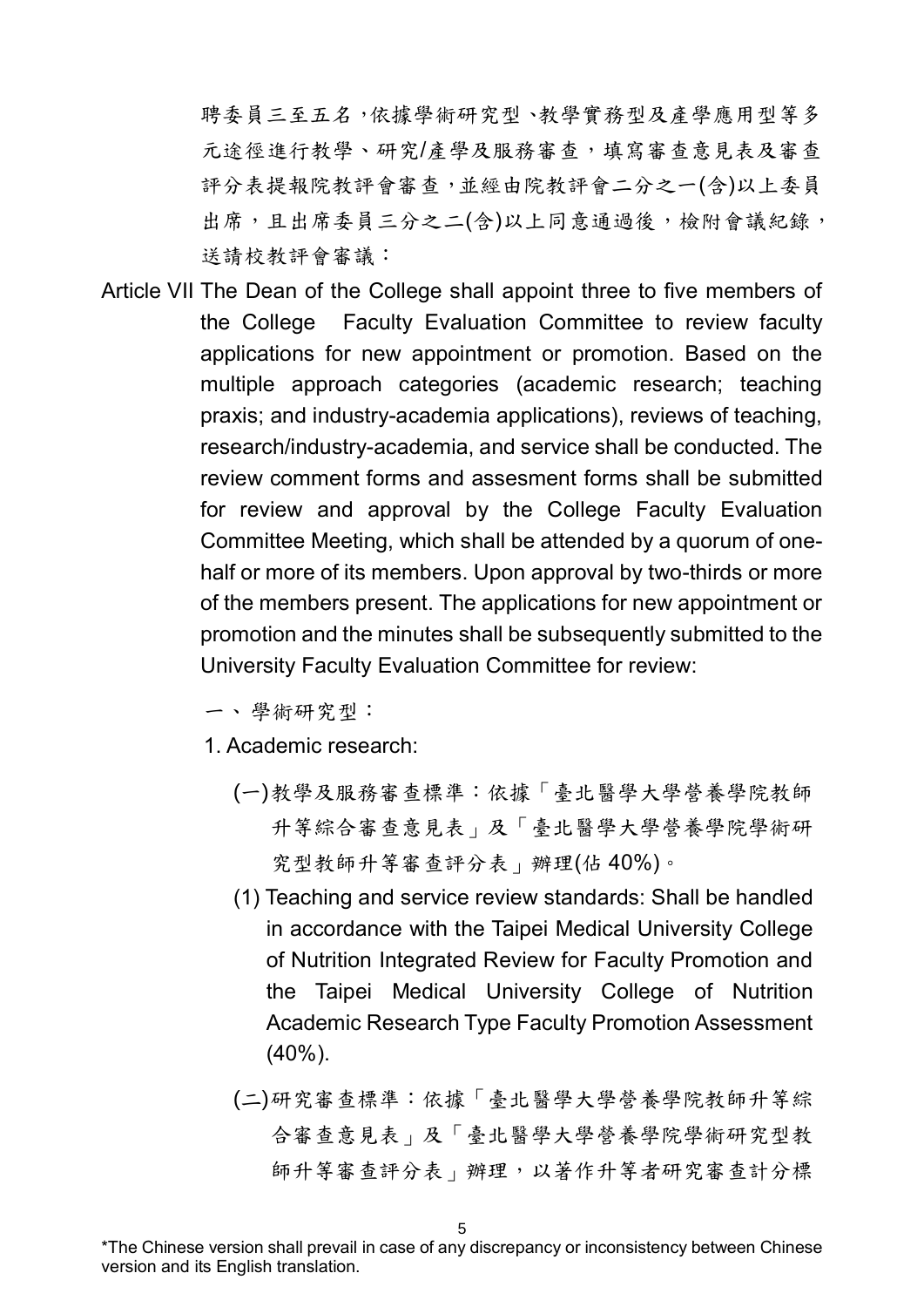準如下(佔 60%)

- (2) Research and review standards: Shall be handled in accordance with the Taipei Medical University College of Nutrition Integrated Review for Faculty Promotion and the Taipei Medical University College of Nutrition Academic Research Type Faculty Promotion Assessment. The research scoring standard for those seeking promotion through authorship is as follows (60%):
	- 1. 取得前一等級教師資格後及送審前五年內學術期刊論 文計分(80 分):
	- 1. Papers published in academic journals within the last five years, and between obtaining the previous Faculty level and the current submission for application review (80 points):
	- (1) 依本校教師升等計分標準施行要點第二條第一款辦理, 學術期刊論文總積分若達升等積分之最低標準得80分, 總積分每增加 10分,得增加 0.5分,最高為 100分, 得列本項得分 80 分。
	- (1) In accordance with Article II, Subparagraph 1 of the University's Faculty Promotion Point Implementation Regulations, if the total points for academic journal papers meet the minimum promotion criteria, 80 points are awarded. For each 10 points in excess of the minimum promotion criteria, an additional 0.5 points shall be added to the 80 points. The maximum for this score is 100 points. However, the total for this score is multiplied by 0.8 before addition to the overall total; thus, the most that can be added to the overall total from this category is 80 points.
	- (2) 取得前一等級教師資格後及送審前五年內所獲得之專 利或技術移轉納入研究積分以不超過其送審研究論文 總積分1/4為限,若超過則以論文總積分之1/4計算。

<sup>(2)</sup> Research points for patents or technology transfers

<sup>\*</sup>The Chinese version shall prevail in case of any discrepancy or inconsistency between Chinese version and its English translation.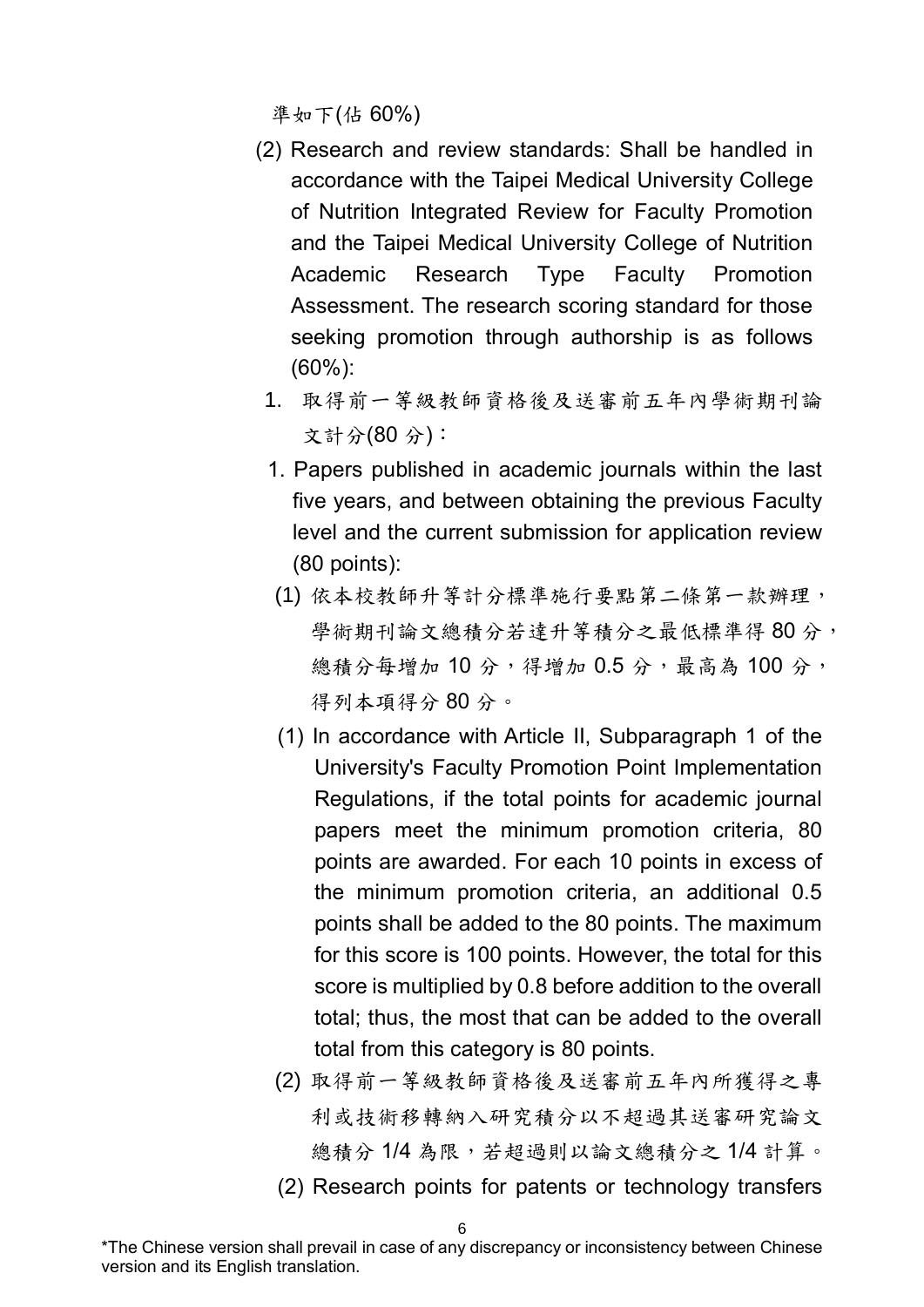within the last five years, and between obtaining the previous Faculty level and the current submission for application review, shall not exceed 1/4 of the total research paper points submitted for review. Points exceeding this amount shall be calculated as 1/4 of the total research paper points.

- 2. 研究計畫總經費(20 分):
- 2. Total research funding (20 points): 取得前一等級教師資格後及送審前五年內經由本校研 發處或事業發展處承辦而獲得之研究案或產學合作案 之總經費,計分標準如下。

The scoring standards for total research project or industry-academia cooperation funds awarded by the University's Office of Research and Development or Office of Business Development within the last five years, and between obtaining the previous faculty level and the current submission, are as follows:

| 研究經費         | 計畫主持人(含共同主持人)  |
|--------------|----------------|
| 二百萬元以上未滿四百萬元 | 6 <sub>分</sub> |
| 四百萬元以上未滿六百萬元 | $12$ 分         |
| 六百萬元以上未滿八百萬元 | 16 $\hat{\pi}$ |
| 八百萬元以上       | $20$ 分         |

| <b>Research Funds</b>                                 | <b>Project Coordinator</b><br>(including co-coordinator) |
|-------------------------------------------------------|----------------------------------------------------------|
| At least NT\$2 million but less<br>than NT\$4 million | 6 points                                                 |
| At least NT\$4 million but less<br>than NT\$6 million | 12 points                                                |
| At least NT\$6 million but less<br>than NT\$8 million | 16 points                                                |
| At least NT\$8 million                                | points                                                   |

(三)本院專兼任教師提出升等之必要條件如下:

(3)Full and part-time College Facultys shall meet the following requirements to apply for promotion: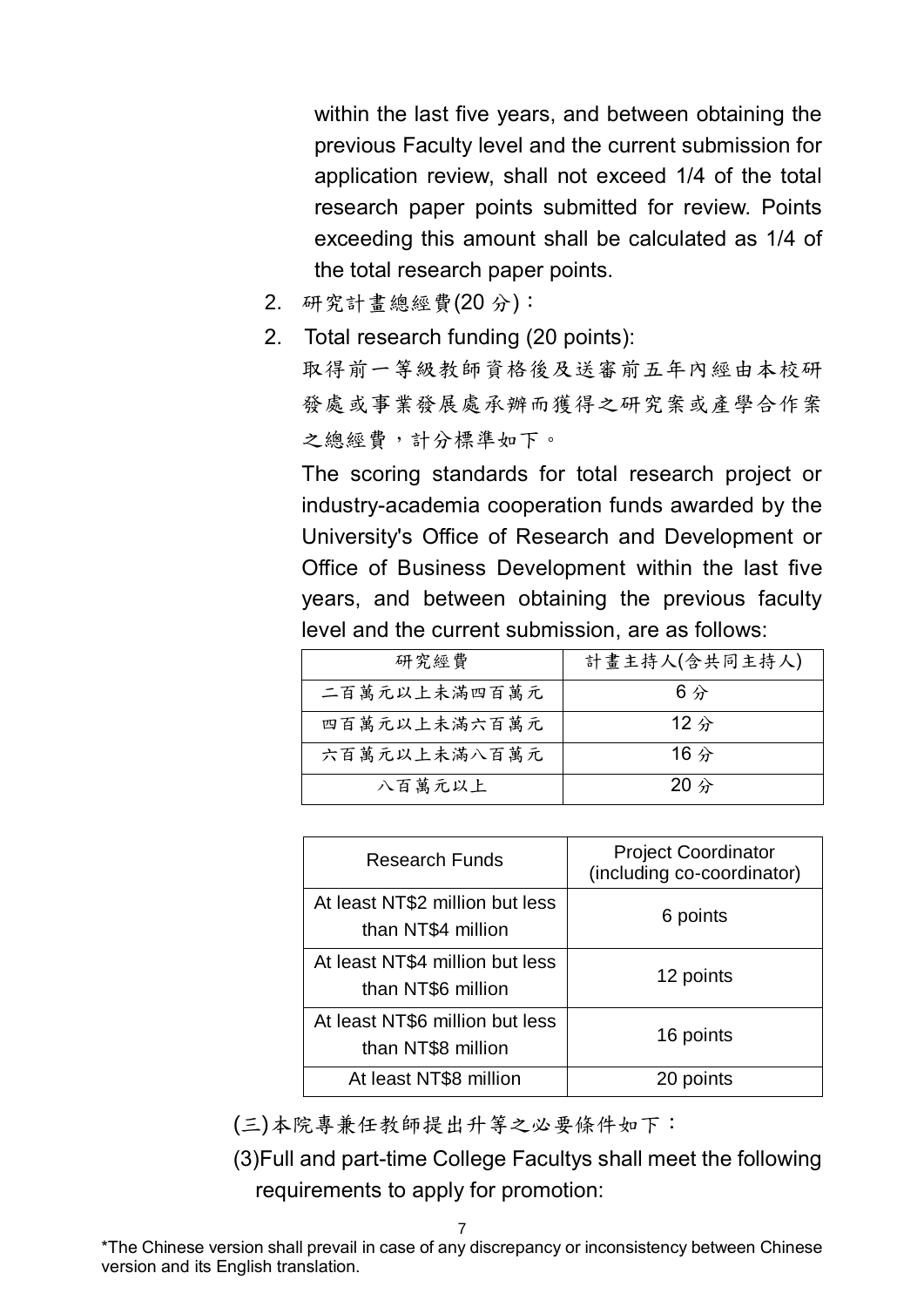- 1. 依據本校教師升等計分標準施行要點第二條第一、四、 五、六款及第三條與本校教師聘任升等實施辦法第四條 第一款辦理。
- 1. Requirements in accordance with Article II, Subparagraphs 1, 4, 5 & 6 and Article III of the University's Faculty Promotion Point Implementation Regulations, and in accordance with Article IV, Subparagraph 1 of the University's Faculty Recruitment and Promotion Regulations.
- 2. 學術研究須兼具創新性及連貫性。
- 2. Academic research must be innovative and be coherent.
- 3. 升等教授:至少有 3 篇以單一第一或單一通訊作者發 表之相關領域系列研究論文,並擇其中至少一篇為代表 著作。代表著作需以通訊作者發表,且為該研究領域最 新排名前 20%或 IF≧5。
- 3. Promotion to professor: Published at least 3 series research papers in related fields as the single first author or single corresponding author, among which at least one paper shall be selected as a representative work. The applicant must be the corresponding author in the representative work, and the work must be in the top 20% of the latest ranking in the research field or have a rating of IF $\geq$  5.
- 4. 升等副教授:至少有 2 篇以單一第一或單一通訊作者 發表之相關領域系列研究論文,並擇其中至少一篇為代 表著作。代表著作需為該研究領域最新排名前 40%或 IF≧3。
- 4. Promotion to associate professor: Published at least 2 series research papers in related fields as the single first author or single corresponding author, among which at least one paper shall be selected as a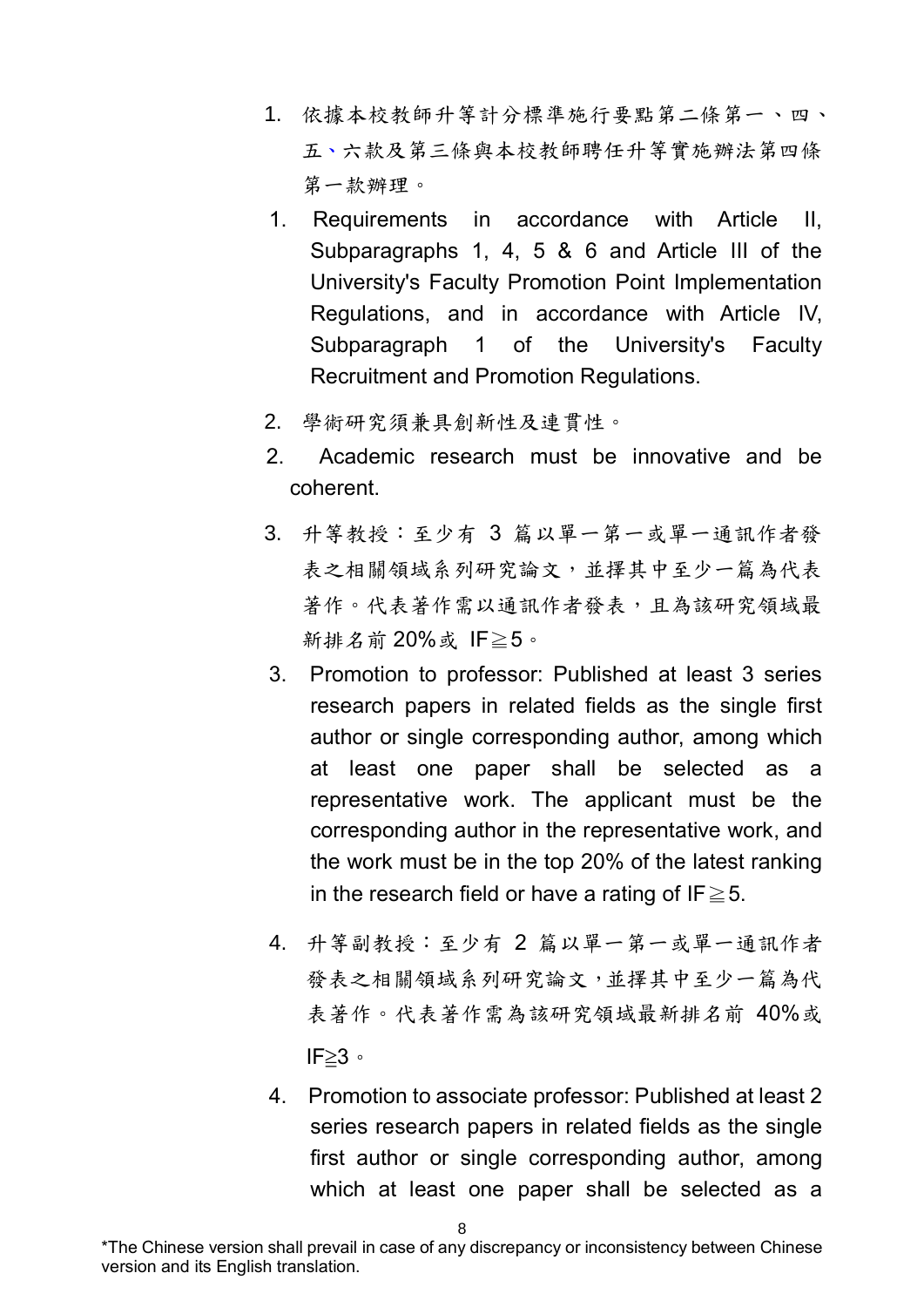representative work. The representative work must be in the top 40% of the latest ranking in the research field or have a rating of IF $\geq$ 3.

- 5. 升等助理教授:
- 5. Promotion to assistant professor:
- (1) 著作送審:代表著作一篇與本科相關領域之研究論文, 且需以單一第一或單一通訊作者發表。
- (1) Works submitted for review: One representative work related to the applicant's professional field. The applicant must be the single first or single corresponding author.
- (2) 博士學位送審:研究評分由審查委員依其公開演講表現 評分佔 100%,評分標準需有三分之二(含)以上委員評 分 80 分(含)以上,且總平均達 80 分(含)以上。
- (2) Doctoral degree review: The research shall be evaluated by a review committee according to the applicant's public lecture performance, and such evaluation shall account for 100% of the review score. The scores given by two-thirds or more of the committee members must be at least 80 points, and the total average score must be at least 80 points.
- 6. 代表著作若 IF≧10 則可為相同貢獻(Equal Contribution) 第一或通訊作者之論文。
- 6. If the representative work is rated IF $\geq$  10, it may be regarded as having an equal contribution as the first or corresponding author.
- 7. 不同職級教師應達下列升等積分最低標準。
- 7. Facultys at all levels shall meet the following minimum standards for promotion points: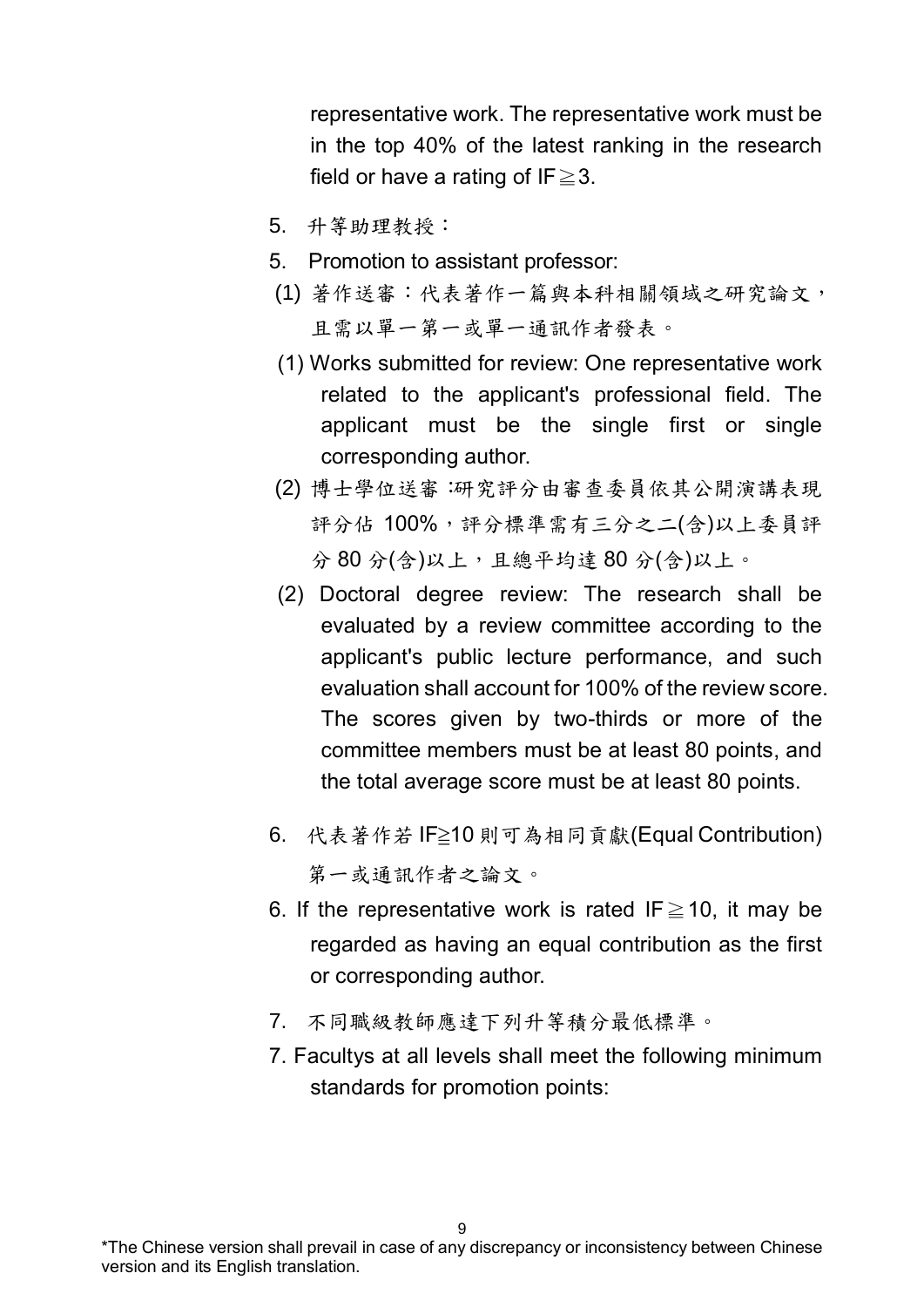| 系所別          | 教授  | 副<br>教授 | 助理<br>教授 | 講師  |
|--------------|-----|---------|----------|-----|
| 保健營養學系       |     |         |          |     |
| 食品安全碩士學位學程   | 600 | 450     | 300      | 200 |
| 食品安全學系       |     |         |          |     |
| 代謝與肥胖學研究所碩士班 |     |         |          |     |

| Department or School           | Professor | Associate | Assistant | Lecturer |  |
|--------------------------------|-----------|-----------|-----------|----------|--|
|                                |           | Professor | Professor |          |  |
| School of Nutrition and        |           |           |           |          |  |
| <b>Health Sciences</b>         |           |           |           |          |  |
| Master's Program in Food       |           |           |           |          |  |
| Safety                         | 600       | 450       | 300       | 200      |  |
| School of Food Safety          |           |           |           |          |  |
| Graduate institute of          |           |           |           |          |  |
| <b>Metoboilism and Obesity</b> |           |           |           |          |  |
| Sciences                       |           |           |           |          |  |

- 8. 不同職級教師五年內之論文篇數、研究計畫件數或其他 相關規定須達本校教師聘任升等實施辦法第四條第一 款第(一)目之標準。
- 8. The numbers of papers and research projects within the last five years or other relevant regulations for teachers of different ranks shall meet the standards of Item (1) Paragraph 1 of Article IV of the University's Faculty Recruitment and Promotion Implementation Regulations.
- 9. 在符合教育人員任用條例資格下,於本職等內有一篇 IF≧15 之單一第一作者或單一通訊作者之 original full article 論文發表者,各職級得不受本目第 2 至 8 點規 定。
- 9. Those at any level of their position who meet the qualifications of the Act Governing the Appointment of Educators and who have published an original full article with a rating of IF $\ge$  15 as a single first author or a single corresponding author during their current level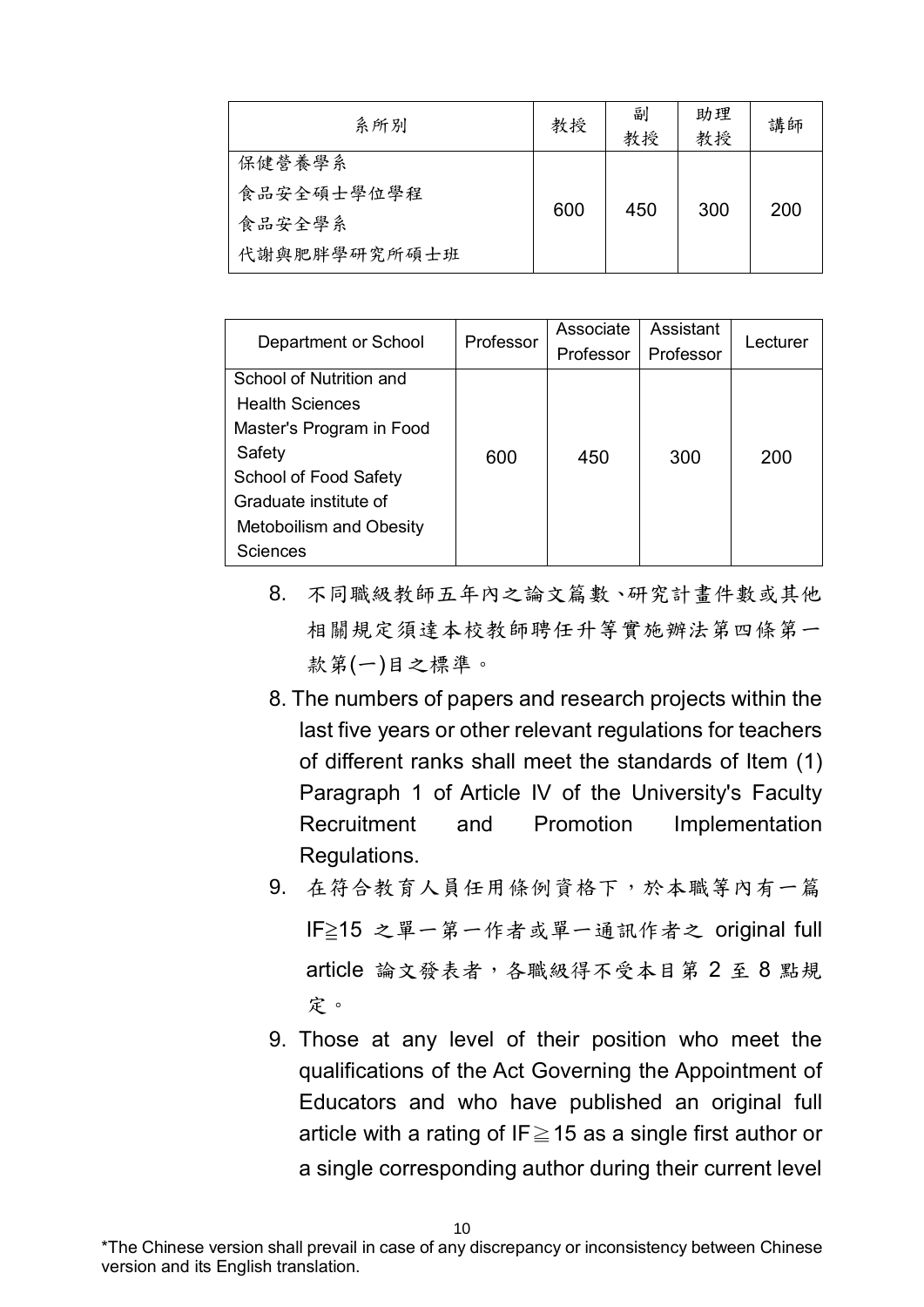of position shall not be subject to the requirements of Points 2- 8 of this item.

- 二、教學實務型:
- 2. Teaching praxis:
	- (一)依據本校教師聘任升等實施辦法第四條第二款辦理。
		- (1) In accordance with Article IV, Subparagraph 2 of the University's Faculty Recruitment and Promotion Regulations.
			- 1. 不同職級教師應達「教學實務型」升等積分最低標準: 教授 450 分,副教授 350 分,助理教授 250 分。
			- 1. Facultys at all levels shall meet the minimum standards for Teaching praxis scores: For full professors, 450 points; associate professors, 350 points; and assistant professors, 250 points.
	- (二)依據本校教師聘任升等實施辦法第三條第二款規定以 教學實務型申請升等者,應以專門著作或教學實務報告 送審。
		- (2) In accordance with Article III, Subparagraph 2 of the University's Faculty Recruitment and Promotion Regulations, promotion applicants for the teaching praxis approach shall submit specialist publication/teaching praxis reports for review.
			- 1. 專門著作應為教育/教學相關學術期刊論文或編著出版與教 育/教學相關書籍;但升等副教授、助理教授送審除前述專門 著作外,得以具教育/教學專業之實務報告(具原創性,需在 具有正式審查程序之研討會發表且完成教學實務報告)取代 專門著作送審。
			- 1. The specialist work must be an academic paper published in education/teaching related journals, or an edited and published book related to education/teaching. For associate and assistant professors applying for promotion, a professional education/teaching praxis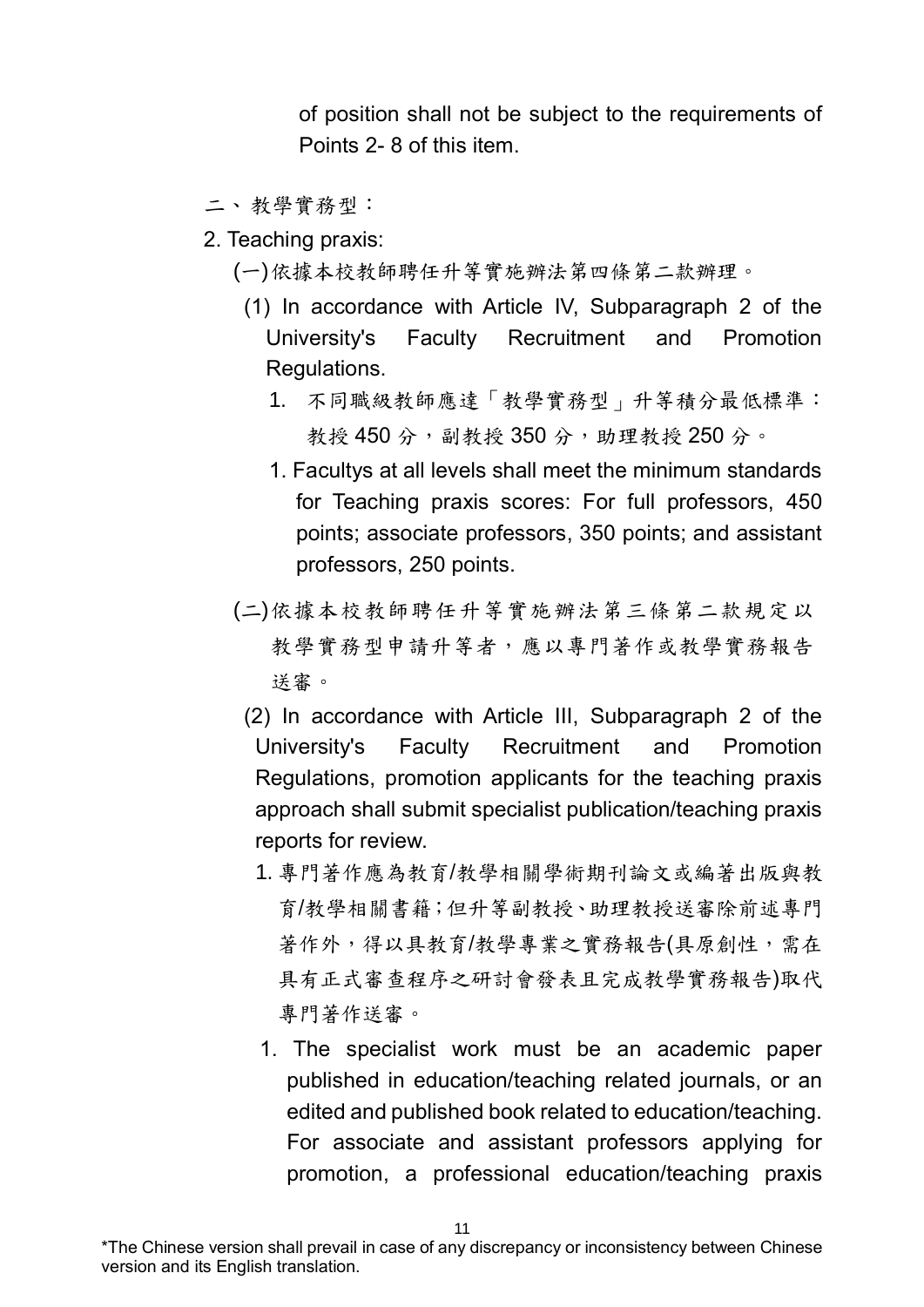report (which must be original work, presented at a conference with a formal review process, and complete) may be substituted for the aforementioned specialist publication.

- 2. 以教學實務報告送審者,其內容需包括:教學理念、學理基 礎、主題內容、方法技巧及成果貢獻,並經校內外教學實務 專家所組成之小組審查。
- 2. A teaching praxis report submitted for review must include: Teaching philosophy; theoretical bases; subject content; methods; techniques; achievements; and contributions. The report shall be reviewed by a group composed of teaching praxis experts from within and outside the University.
- (三)研究及服務審查標準:依據「臺北醫學大學營養學院教師 升等綜合審查意見表」及「臺北醫學大學營養學院教學實 務型教師升等審查評分表」辦理(佔 40%)。
- (3) Research and service review standards: Shall follow the Taipei Medical University College of Nutrition Integrated Review for Faculty Promotion and the Taipei Medical University College of Nutrition Teaching Practice Type Faculty Promotion Assessment (40%).
- (四)教學審查標準:依據本校教師升等計分標準施行要點第 二條第二、四、五、六款及第三條辦理(佔 60%)。
	- (4) Teaching review standards: In accordance with Article II, Subparagraphs 2, 3 5 & 6 and Article III of the University's Faculty Promotion Point Implementation Regulations (60%).
		- 1. 教學實務積分最低標準(教授 450、副教授 350、助理教 授 250)得 80 分,積分每增 10 分,得增 0.5 分,最高 為100分,得列本項得分80分。
		- 1. 80 points shall be awarded for meeting the minimum standard for teaching praxis points (full professor 450; associate professor 350; assistant professor 250). 0.5 points shall be added to the score of 80 points for every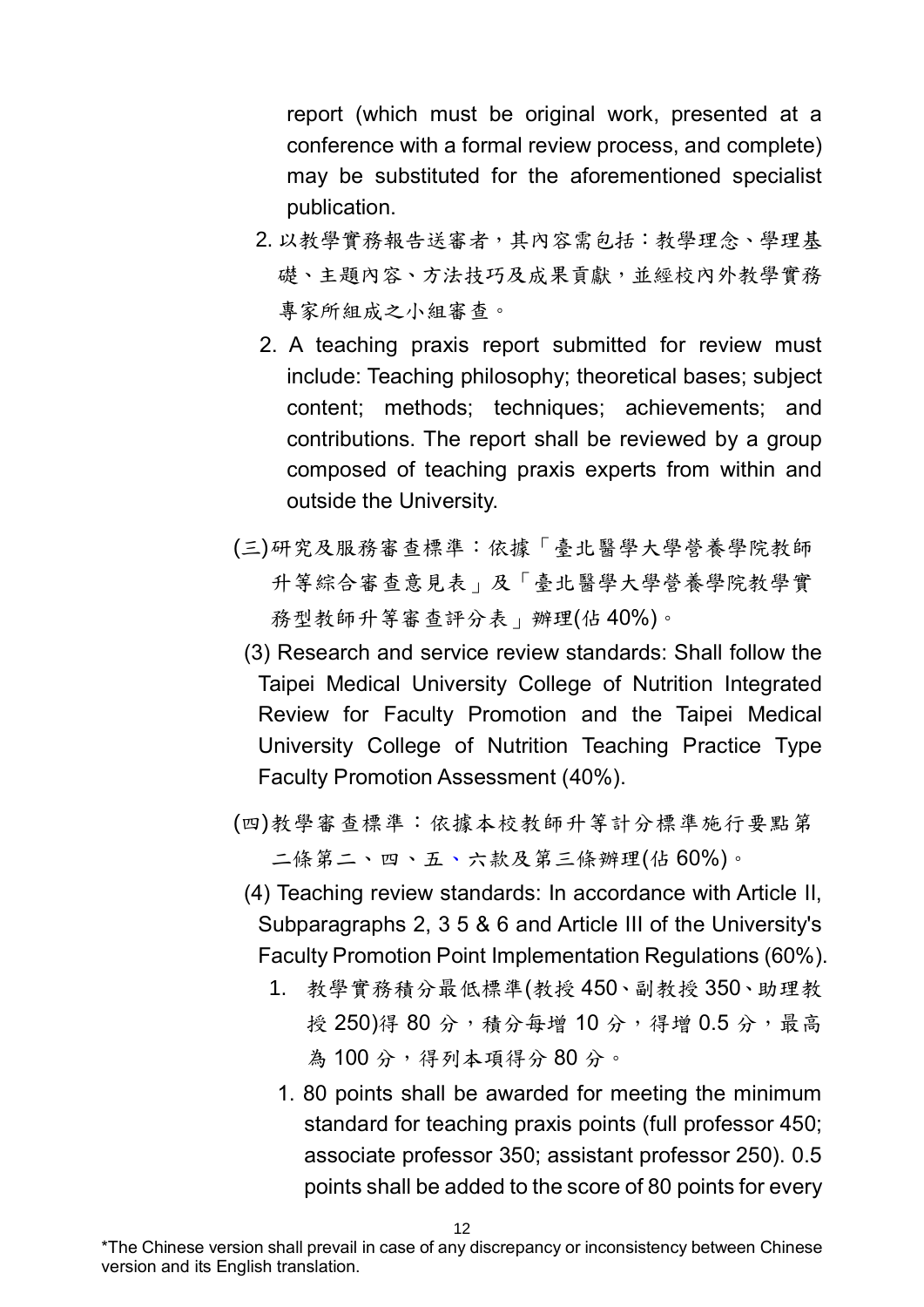additional 10 points, to a maximum of 100 points. However, the total for this score is multiplied by 0.8 before addition to the overall total; thus, the most that can be added to the overall total from this category is 80 points.

2. 研究計畫總經費(20 分):

近五年經由本校研發處或事業發展處或教務處承辦而 獲得之研究案或產學合作案或教學相關之總經費,計分 標準如下。

2. Total research funding (20 points):

The scoring standards for total research project or industry-academia cooperation funds awarded by the University's Office of Research and Development or Office of Business Development over the last 5 years are as follows:

| 研究經費         | 計畫主持人(含共同主持人)  |
|--------------|----------------|
| 二百萬元以上未滿四百萬元 | 6分             |
| 四百萬元以上未滿六百萬元 | $12$ 分         |
| 六百萬元以上未滿八百萬元 | 16 $\hat{\pi}$ |
| 八百萬元以上       | $20$ 分         |

| <b>Research Funds</b>           | <b>Project Coordinator</b> |  |  |
|---------------------------------|----------------------------|--|--|
|                                 | (including co-coordinator) |  |  |
| At least NT\$2 million but less | 6 points                   |  |  |
| than NT\$4 million              |                            |  |  |
| At least NT\$4 million but less | 12 points                  |  |  |
| than NT\$6 million              |                            |  |  |
| At least NT\$6 million but less | 16 points                  |  |  |
| than NT\$8 million              |                            |  |  |
| At least NT\$8 million          | 20 points                  |  |  |

三、產學應用型:

3. Industry-academia Applications:

(一)以此類型申請升等者,須前一等級符合下列各項規定之一: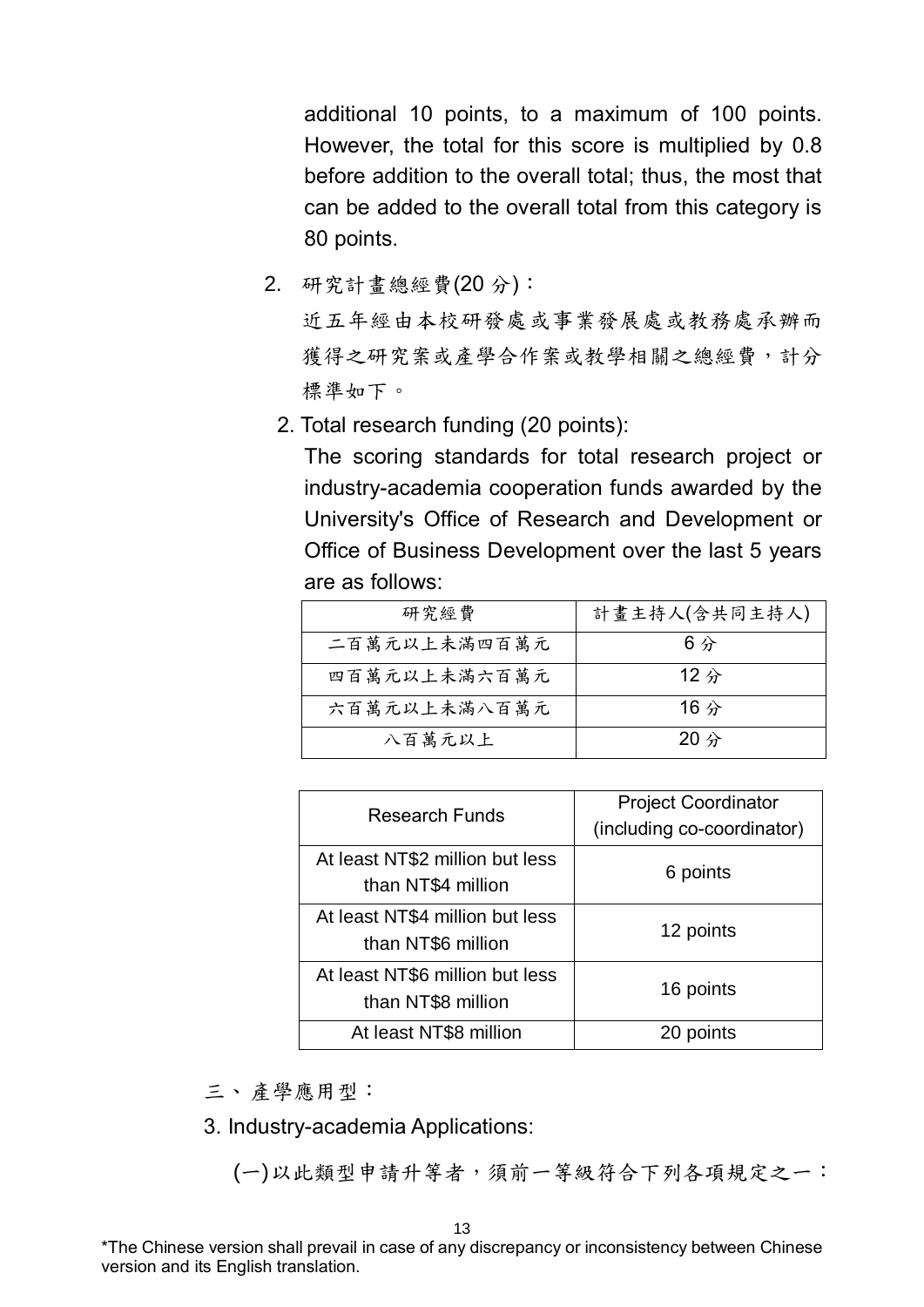- (1) Applicants for this promotion on this basis shall have fulfilled one of the following requirements in their previous position level:
	- 1. 發明專利技術移轉實收金額,升等副教授達 100 萬元、 升等教授達 200 萬元。
	- 1. Actual amount received for invention patent technology transfer must be at least NT\$1 million for promotion to associate professor, and at least NT\$2 million for promotion to full professor.
	- 2. 非發明專利技術移轉實收金額,升等副教授達 300 萬元、 升等教授達 800 萬元。
	- 2. Actual amount received for non-invention patent technology transfer must be at least NT\$3 million for promotion to associate professor, and at least NT\$8 million for promotion to full professor.
	- 3. 產學合作計畫實收經費,升等副教授達 800 萬元、升等 教授達 1,500 萬元。
	- 3. Actual amount received for industry-academic cooperation projects must be at least NT\$8 million for promotion to associate professor, and at least NT\$15 million for promotion to full professor.
- (二)依據本校教師聘任升等實施辦法第三條第三款規定以產 學應用型申請升等者,其研究成果符合下列各款之一者,得 以技術報告取代專門著作送審:
- (2) Promotion based on industry-academia applications shall be in accordance with Article III Subparagraph 3 of the University's Faculty Recruitment and Promotion Regulations. The research results shall meet the requirements of at least one of the following Subparagraphs. Technical reports may be substituted for review in lieu of specialist publications:
	- 1. 有關專利或創新之成果。

<sup>\*</sup>The Chinese version shall prevail in case of any discrepancy or inconsistency between Chinese version and its English translation.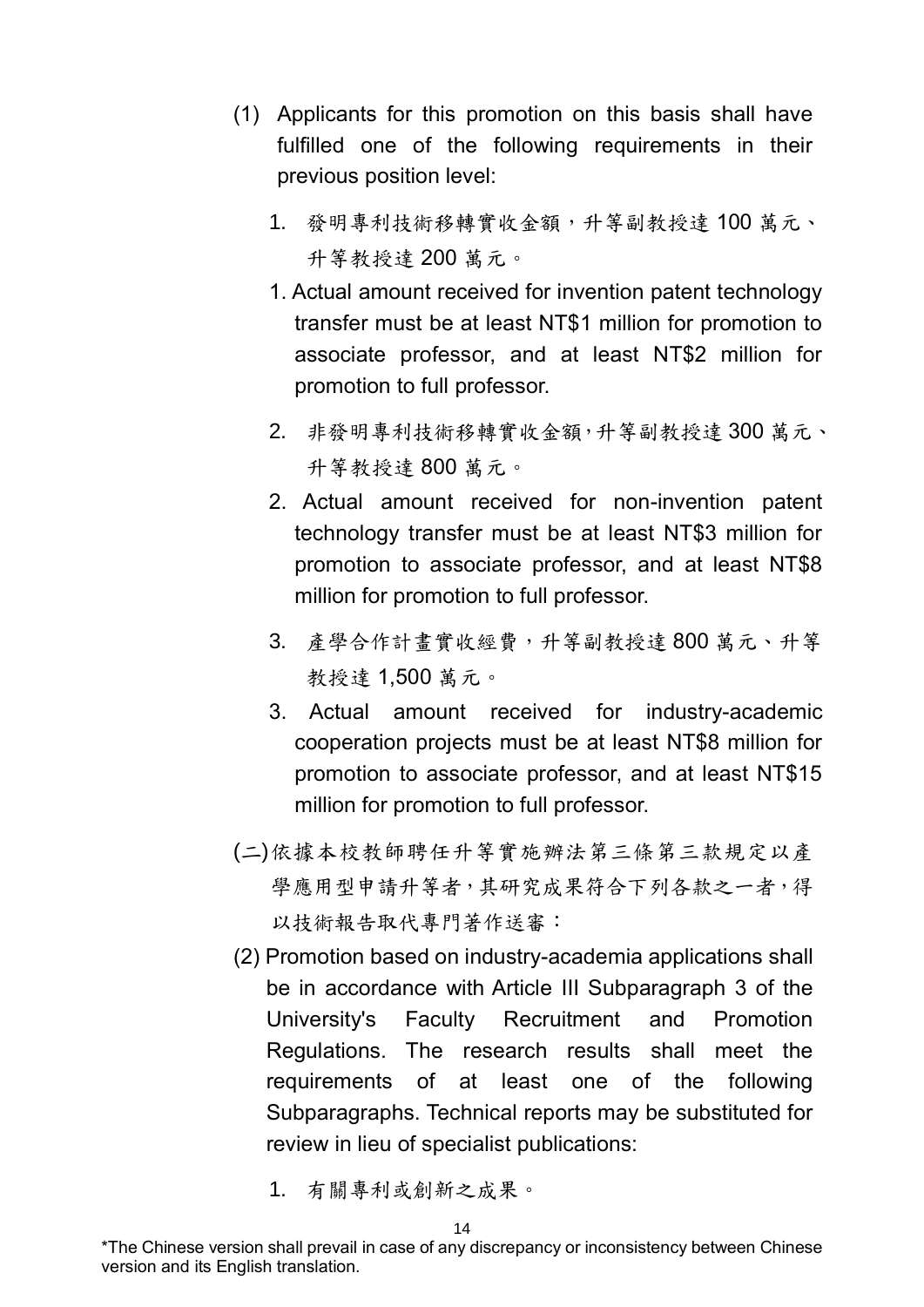- 1. Patent or innovation achievements.
- 2. 有關專利技術或管理之個案研究,經整理分析具體性及 獨特見解貢獻之報告。
- 2. Case studies relating to patent technology or patent management. Such study reports must be concretely summarized and analyzed, and provide unique insights.
- 3. 有關產學合作實務改善專案具有特殊貢獻之研發成果。 以技術報告取代專門著作送審者,其送審之研究成果應 附整體作品之書面報告(內容包括:研究理念、學理基礎、 主題內容、方法技巧及成果貢獻)。
- 3. Research outcomes making unique contributions to improvement of industry-academica cooperation practices.
- (三)教學及服務審查標準:依據「臺北醫學大學營養學院教師升 等綜合教學服務審查綜合意見表」及「臺北醫學大學營養 學院教師產學應用型教師升等審查評分表」辦理(佔 40%)。
- (3) Teaching and service review standards: Shall follow the Taipei Medical University College of Nutrition Faculty Teaching and Service Integrated Review and the Taipei Medical University College of Nutrition Industry-Academia Application Type Faculty Promotion Assessment (40%).
- (四)產學研究審查標準:依據本校教師升等計分標準施行要點第 二條第三、四、五、六款及第三條辦理(佔 60%)。
- (4) Industry-academia research review standards: Shall follow with Article II, Subparagraphs 3, 4, 5 & 6 and Article III of the University's Faculty Promotion Point Implementation Regulations (60%).
- (五)產學與研究成果若達升等積分最低標準(教授 450、副教授 350)得 80 分,積分每增 10 分,得增 0.5 分,最高為 100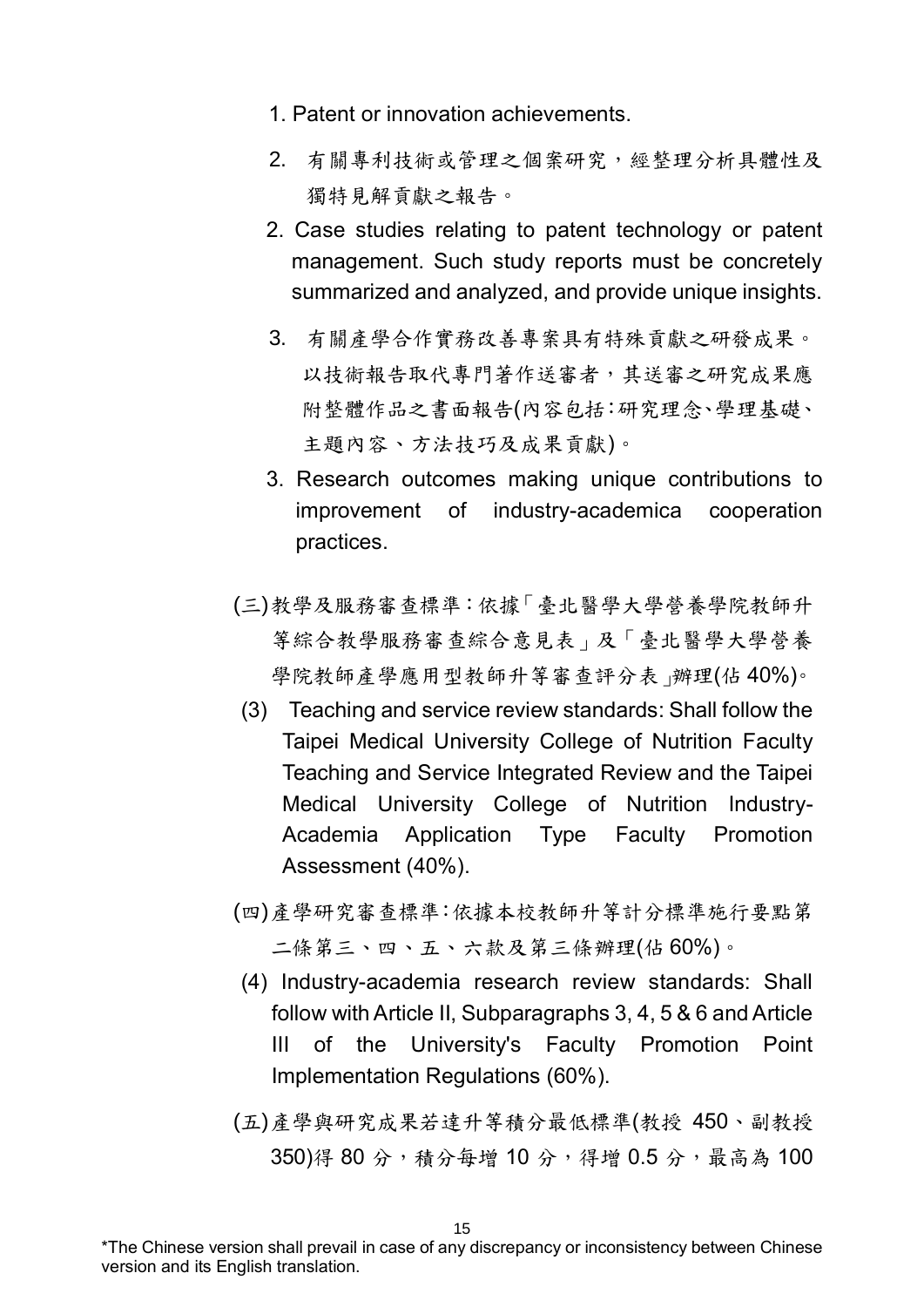分,得列本項得分 80 分。

- (5) 80 points shall be awarded if the industry-academia research review score meets the minimum standard (full professor 450; associate professor 350). 0.5 points shall be added to the score of 80 points for every additional 10 points, to a maximum of 100 points. However, the total for this score is multiplied by 0.8 before addition to the overall total; thus, the most that can be added to the overall total from this category is 80 points.
- (六)研究計畫總經費(20 分):

近五年經由本校研發處或事業發展處承辦而獲得之研究案 或產學合作案之總經費,計分標準如下。

(6) Total funding for research projects (20 points):

The scoring standards for total research project or industry-academia cooperation funds awarded by the University's Office of Research and Development or Office of Business Development over the last 5 years are as follows:

| 研究經費         | 計畫主持人(含共同主持人)  |
|--------------|----------------|
| 二百萬元以上未滿四百萬元 | 6分             |
| 四百萬元以上未滿六百萬元 | $12$ 分         |
| 六百萬元以上未滿八百萬元 | 16 $\hat{\pi}$ |
| 八百萬元以上       | $20$ 分         |

| <b>Research Funds</b>           | <b>Project Coordinator</b> |  |  |
|---------------------------------|----------------------------|--|--|
|                                 | (including co-coordinator) |  |  |
| At least NT\$2 million but less |                            |  |  |
| than NT\$4 million              | 6 points                   |  |  |
| At least NT\$4 million but less | 12 points                  |  |  |
| than NT\$6 million              |                            |  |  |
| At least NT\$6 million but less |                            |  |  |
| than NT\$8 million              | 16 points                  |  |  |
| At least NT\$8 million          | 20 points                  |  |  |

四、以上三型研究、教學及服務成績比例計算如下: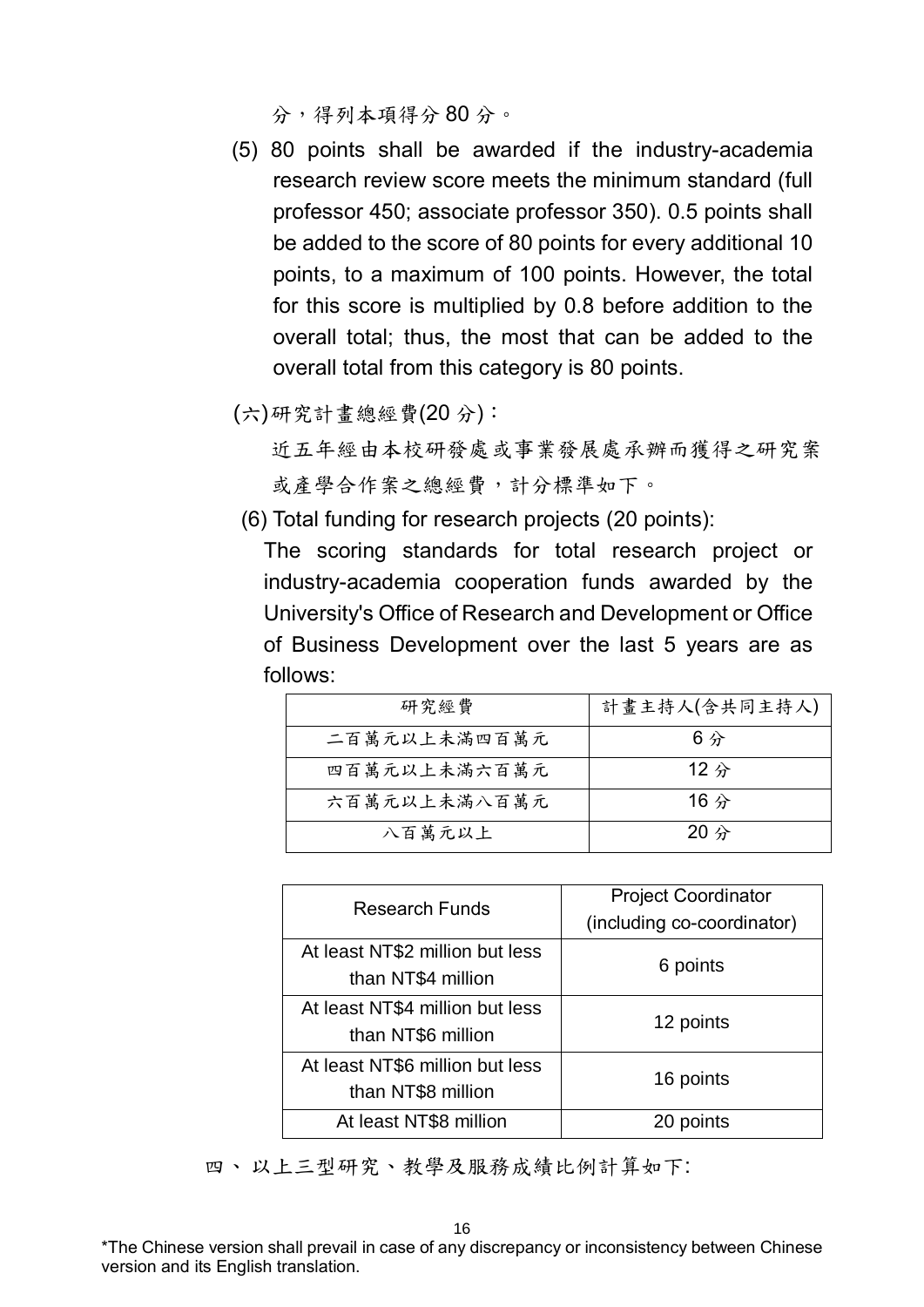| the three approaches in the following proportions: |    |    |    |    |  |  |  |
|----------------------------------------------------|----|----|----|----|--|--|--|
| 研究/產學研究(%)   教學 (%)   服務(%)   升等通過分數               |    |    |    |    |  |  |  |
| 學術研究型                                              | 60 | 30 | 10 | 80 |  |  |  |

教學實務型 30 160 10 30

產學應用型 60 30 10 80

|  |  | 4. Research, teaching, and service scores are calculated for |  |  |
|--|--|--------------------------------------------------------------|--|--|
|  |  | the three approaches in the following proportions:           |  |  |

|              | Research/Industry- | Teaching | Service | Passing   |  |
|--------------|--------------------|----------|---------|-----------|--|
| Approach     | academia Research  |          |         | Score for |  |
|              | (%)                | $(\% )$  | (%)     | Promotion |  |
| Academic     | 60                 | 30       | 10      | 80        |  |
| Research     |                    |          |         |           |  |
| Teaching     | 30                 | 60       | 10      | 80        |  |
| praxis       |                    |          |         |           |  |
| Industry-    |                    |          |         |           |  |
| academia     | 60                 | 30       | 10      | 80        |  |
| Applications |                    |          |         |           |  |

- 五、以上三型提出升等申請者,專任教師送審著作,於在校服務期 間著作須以學院單位及本校名義發表;兼任教師包括代表論文 在內,至少須有3篇以本校名義發表。
- 5. With applications for promotion according to the three abovementioned approaches, works by full-time facultys that are submitted for review and written during their term of service at the University must have been published in the name of the College unit or University. With works submitted by part-time Facultys, at least three must have been published in the name of the University, including the representative paper.
- 六、曾以學位論文獲聘為教師者,申請升等時,其代表論文不得與 學位論文內容重複,並應送原學位論文乙份備查。
- 6. The content of the representative paper submitted for promotion application shall not duplicate that in the degree thesis previously used to obtain the teaching position. A copy of the original degree thesis shall also be sumbitted for reference.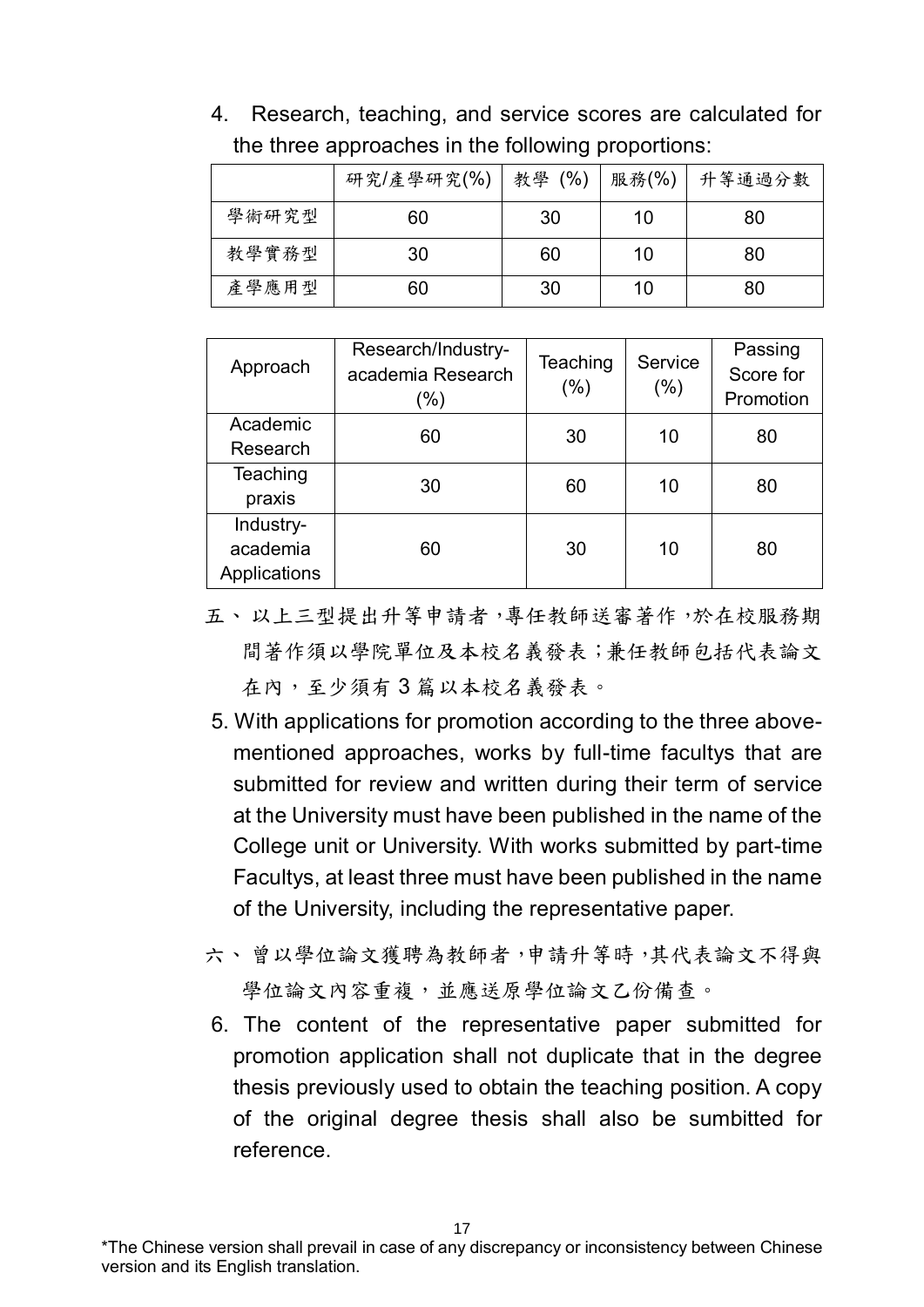- 七、代表著作/教學實務報告/技術報告送審未通過者,再次送審時 不得重複使用,且再次申請時須說明本次與前次申請內容之異 同。
- 7. Those whose representative papers/teaching praxis reports/technical reports did not pass review shall not resubmit such materials when re-applying later; and in the reapplication, applicants shall describe differences in content between the current and previous application materials.
- 八、送審資料及積分計算不實者,院教評會得不予審查並退回申 請;經院教評會決議情節重大者,依情節輕重於一至三年之內 不得再次提出申請,並送學術倫理委員會審議。
- 8. Submitted information and point calculations that are found to be false shall not be reviewed by the College Faculty Evaluation Committee, and the application shall be rejected. When found by the College Faculty Evaluation Committee to be a serious violation, then based on the specific severity of the violation, the applicant shall not re-apply within the next one to three years, and the case shall be referred to the Academic Ethics Committee for review.
- 第八條 各級專任教師不予續聘或資遣等相關規定,依據本校教師聘任規 則辦理。
- Article VIII For full-time facultys at all levels, regulations pertaining to nonre-appointment and layoff shall follow the University's Faculty Recruitment Regulations.

第九條 續聘相關規範如下:

- Article IX Regulations for re-appointment are as follows:
	- 一、依據本校教師聘任規則及本校教師評鑑辦法辦理。
	- 1. Shall be handled in accordance with the University's Faculty Recruitment Regulations and the University's Faculty Evaluation Regulations.
	- 二、 本院專兼任、合聘教師及附屬醫院臨床教師每年續聘時,三年